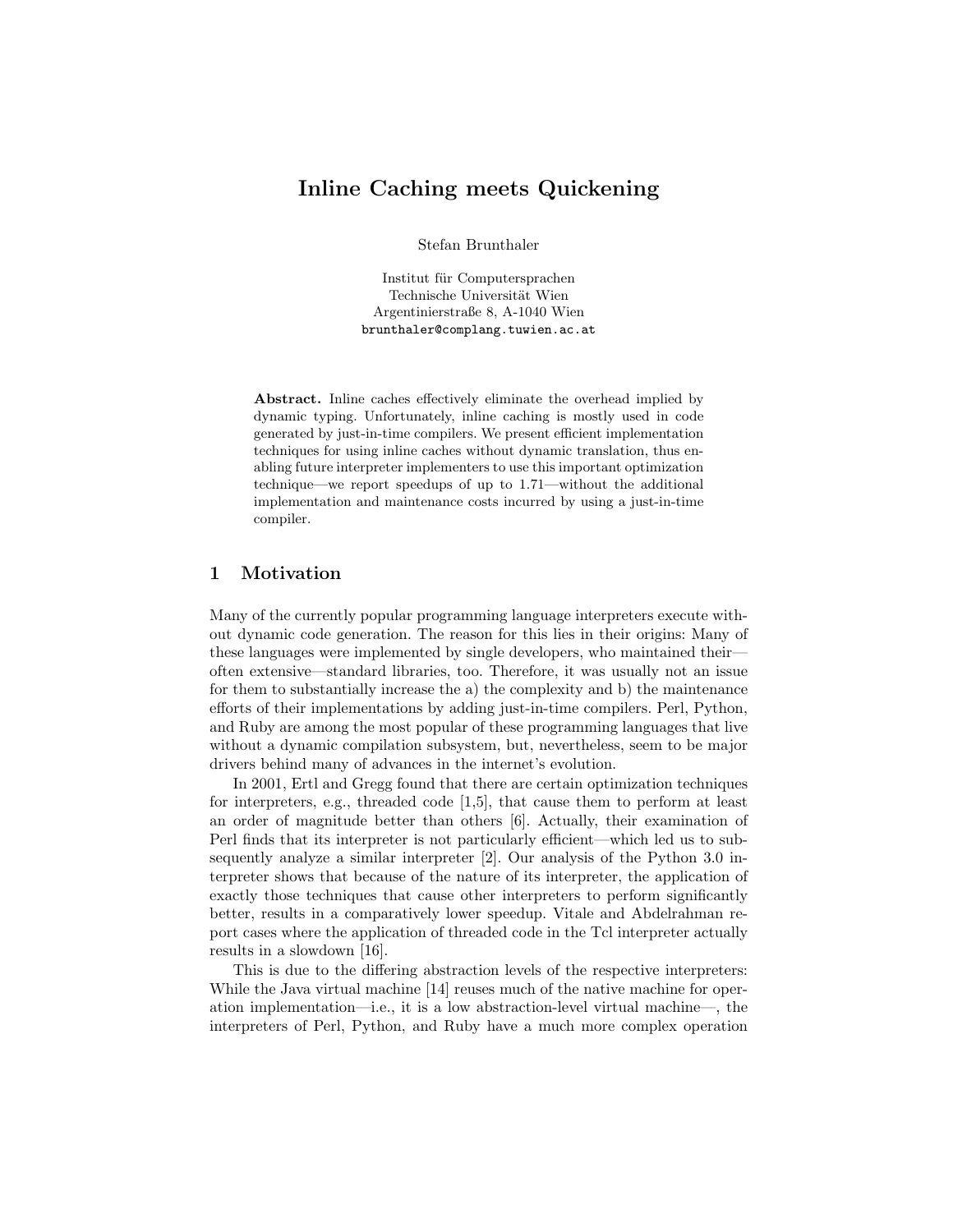implementation, which requires often significantly more native machine instructions; a characteristic of high abstraction-level interpreters. In consequence, optimization techniques that focus on minimizing the overhead in dispatching virtual machine instructions have a varying optimization potential with regard to the abstraction level of the underlying virtual machine. In low abstraction-level virtual machines the overhead in instruction dispatch is big, therefore using threaded code is particularly effective, resulting in reported speedups of a factor of 2.02 [6]. On the other hand, however, the same techniques achieve a much lower speedup in higher abstraction-level interpreters: the people implementing the Python interpreter report varying average speedups of about  $20\%$  in benchmarks, and significantly less (about  $7\% - 8\%$ ) when running the Django<sup>1</sup> template benchmarks—a real world application.

In consequence, our examination of the operation implementation in the Python 3.x interpreter finds that there is substantial overhead caused by its dynamic typing—a finding that was true for Smalltalk systems 25 years ago. In 1984, however, Deutsch and Schiffman [4] published their seminal work on the "Efficient Implementation of the Smalltalk-80 System". Its major contributions were dynamic translation and inline caching. Subsequent research efforts on dynamic translation resulted in nowadays high performance just-in-time compilers, such as the Java Virtual Machine. Via polymorphic inline caches and type feedback [11], inline caching became an important optimization technique by itself. Unfortunately, inline caches are most often used together with dynamic translation. This paper presents our results on using *efficient* inline caching without dynamic translation in the Python 3.1 interpreter.

Our contributions are:

- We present a simple schema for efficiently using inline caching without dynamic translation. We describe a different instruction encoding that is required by our schema. (Section 2).
- We subsequently introduce a more efficient inline caching technique using instruction set extension (Section 3) with quickening (Section 3.1).
- We provide detailed performance figures on how our schemes compare with respect to the standard Python 3.x distribution on modern processors (Section 4). Our advanced technique achieves a speedup of up to 1.71. Using a combination of inline caching and threaded code results in a speedup of up to 1.92.

### 2 Basic Inline Caching without Dynamic Translation

In 1984, Deutsch and Schiffman describe their original version of inline caching [4]. During their optimization efforts on the Smalltalk-80 system, they observe a "dynamic locality of type usage", i.e., for any bytecode instruction within a given function or method, a call to the system default lookup routine is very likely to evaluate to the same address as it did during its previous invocation. Using

 $<sup>1</sup>$  Django is a popular Python Web application development framework.</sup>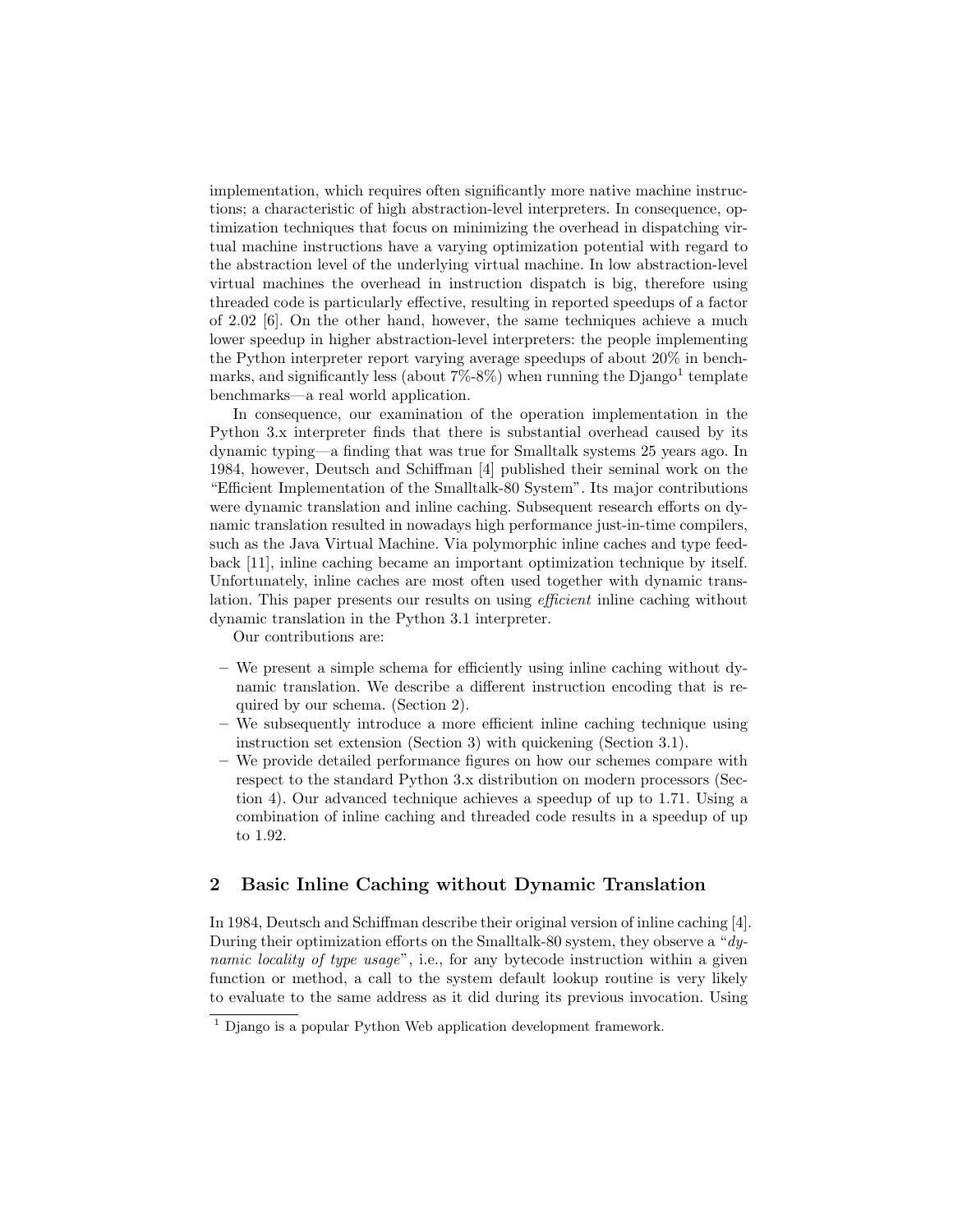this observation, they use their dynamic translation scheme to rewrite native machine call instructions from calling the system default lookup routine to directly calling its resulting target address. Like any caching technique, there is a strategy for detecting that the cache is invalid and what is to be done about that. For detecting an invalid inline cache entry, the interpreter ensures that the call circumventing the system default lookup routine depends upon the class operand—its receiver—having the same address as it did when the cache element was initialized. If that condition does not hold, the interpreter calls the system default lookup routine instead—which in turn takes care of properly updating the corresponding inline cache element.

With the notable exception of the native instruction rewriting, the previous paragraph does not indicate any prerequisites towards a dynamic translation schema. In fact, several method lookup caches—most often hash-tables—have been used in purely interpretative systems in order to cache a target address for a set of given instruction operands. The interpreter requires an indirect branch to call the address found in the cache. The premise is that the indirect branch is less expensive than the call to the system default lookup routine. In case of a cache-miss, the interpreter calls the system default lookup routine and places its returned address in the cache. In consequence, using a function pointer via an indirect call instruction eliminates the necessity of having a dynamic translator at all.

Still, using hash-table based techniques is relatively expensive: you need to deal with hashing in order to efficiently retrieve the keys, with collision when placing an element in the hash table, etc. However, we show that we can completely eliminate the need for method caches, too: During dynamic translation, a sequence of interpreter instructions is compiled to its corresponding native machine representation. Within this representation, the inline cache effectively specializes an interpreter instruction to a more efficient derivative—based on the "dynamic locality of type usage". Fortunately, we can project this information back at the purely interpretative level: By storing an additional machine word for every instruction within a sequence of bytecodes, we can lift the observed locality to the interpreter level. Consequently, we obtain a dedicated inline cache pointer for every interpreter instruction, i.e., instead of having immutable interpreter operation implementations, this abstraction allows us to think of specific instruction *instances*. At the expense of additional memory, this gives us a more efficient inline caching technique that is more in tune with the original technique of Deutsch and Schiffman [4], too.

Figure 1(a) shows how the ad-hoc polymorphism is resolved in the BINARY ADD instruction of the Python 3.x interpreter. Here, an inline cache pointer would store the addresses of the leaf functions, i.e., either one of long add, float add, complex add, and unicode concatenate, and therefore an indirect jump circumvents the system default lookup path (cf. Figure 1(b)). The functions at the nodes which dominate the leaves need to update the inline cache element. In our example (cf. Figure 1), the binary op function needs to update the inline cache pointer to long add. If, there is no such dominating function (cf. Figure  $1(a)$ ,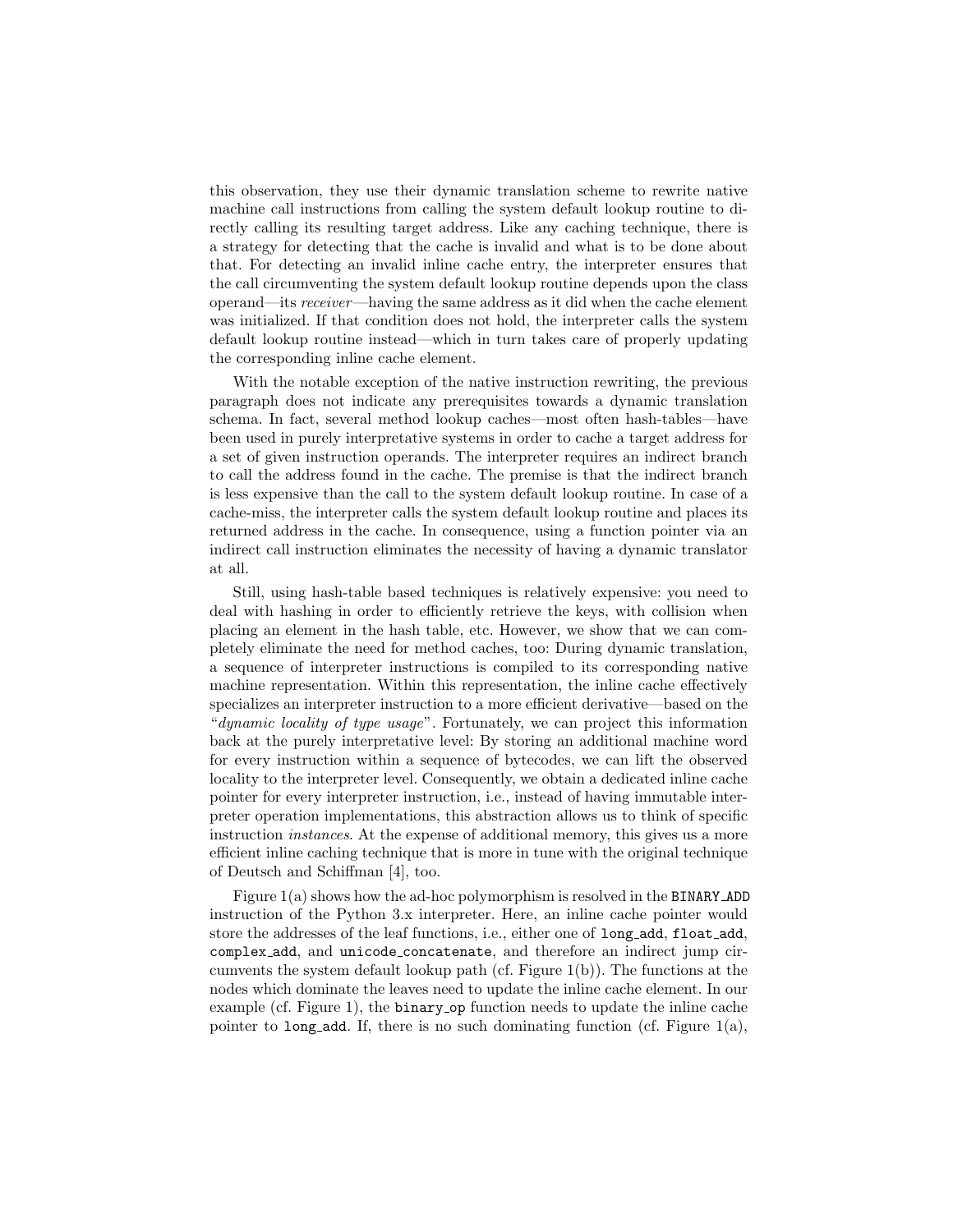



(a) Ad-hoc polymorphism in Python 3.x. (b) Basic Inline Caching long\_add.

Fig. 1. Illustration of our basic inline caching technique compared to the standard Python 3.x ad-hoc polymorphism.

right branch to unicode concatenate), we have to introduce an auxiliary function that mirrors the operation implementation and acts as a dedicated system default lookup routine for that instruction.

Even though Deutsch and Schiffman [4] report that the "inline cache is effective about  $95\%$  of the time", we need to account for the remaining  $5\%$  that invalidate the cache. Our implementation changes the implementation of the leaf functions to check whether their operands have their expected types. In case we have a cache miss, e.g., we called long add with float operands, a call to PyNumber Add will correct that mistake and properly update the inline cache with the new information, i.e., the address of the float add function, along the way.

```
PyObject *long_add(PyObject *v, PyObject *w) {
    if (!(PyLong_Check(v) && PyLong_Check(w)))
        return PyNumber_Add(v, w);
    /* remaining implementation unchanged */
    ...
}
```
Finally, we show how we implement the inline cache pointer in Python 3.1. The interpreter has a conditional instruction format: if an instruction has an argument, i.e., its ordinal number is above some pre-defined threshold, the two consecutive bytes are arguments to that instruction. If the opcode is below that threshold, the next byte contains the next instruction. Hence, two instructions in the array of bytecodes are not necessarily adjacent, which complicates not only instruction decoding, but updating the inline cache pointers, too. Our implementation solves this by encoding the instruction opcode and its argument in one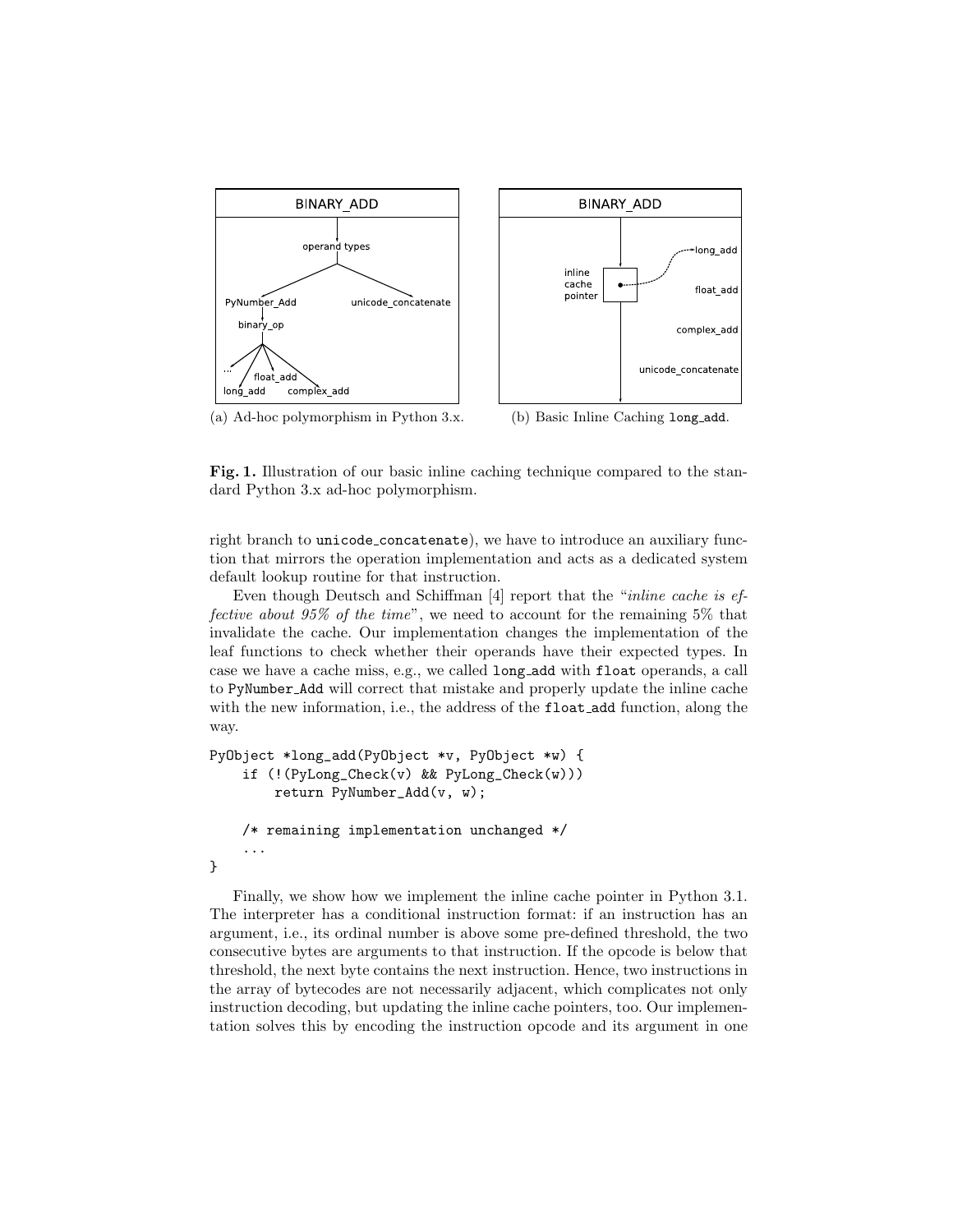machine word, and the inline cache pointer in the adjacent machine word. Thus, all instructions have even offsets, while the corresponding inline cache pointers have the subsequent odd offsets (cf. Figure 2).

| ARG | OPCODE | <b>INLINE CACHE PTR</b> |
|-----|--------|-------------------------|
|     |        | $n + 1$                 |

Fig. 2. Changed instruction format.

In addition to being a more efficiently decode-able instruction format, this enables us to easily update the inline cache pointer for any instruction without having any expensive global references to that instruction. One minor change is still necessary, however: Since we have eliminated the argument bytes from our representation, jumps within the bytecode contain invalid offsets—they have to be relocated to the new offsets in order to work properly.

Summing up, this describes a basic and simple, yet more efficient version of an inline caching technique for interpreters without dynamic translation. This basic technique requires significantly more memory space: Instead of one byte for the instruction opcode, this technique requires two machine words per instruction. Therefore, this classic example for trading space for time is not recommended to be applied at all times. Our approach to compensating for this additional memory requirement is to use a simple low-overhead profiling technique to determine which code benefits from inline caching and needs to use this more efficient instruction format.

### 3 Instruction-Set Extension

Our basic inline caching technique from Section 2 introduces an additional indirect branch per instruction that uses an inline cache. Though this indirect branch is almost always cheaper than calling the system default routine, we can improve on that situation and remove this additional indirect branch completely. The new instruction format enables us to accommodate a lot more instructions than the original one used in Python 3.1: Instead of just one byte, the new instruction format encodes the opcode part in a half-word, i.e., it enables our interpreter to implement many more instructions in common 32 bit architectures ( $2^{16}$  instead of  $2^8$ ). Although a 64 bit architecture could implement  $2^{32}$ instructions, for practical reasons it is unrealistic to even approach the limit of  $2^{16}$ .

The original inline caching technique requires us to rewrite a call instruction target. In an interpreter without a dynamic translator this equals rewriting an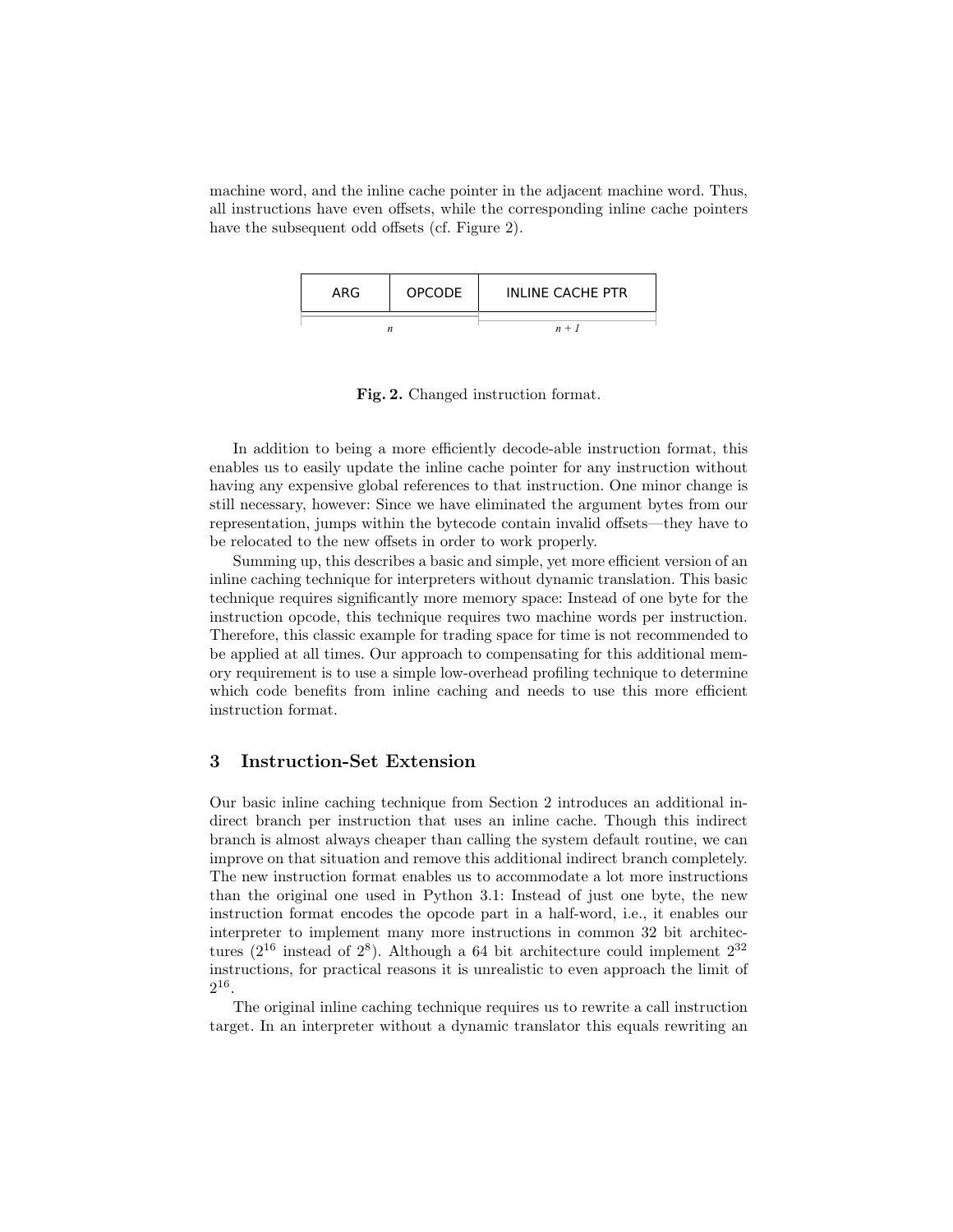interpreter instruction; from the most generic instance to a more specific derivative. Figure 3 shows how we can eliminate the inline cache pointer all together by using a specialized instruction that directly calls the long add function.



Fig. 3. Instruction-set extension illustrated for operands having long type.

Rewriting virtual machine instructions is a well known technique. In the Java virtual machine, this technique is called "quick instructions" [14]. Usually, quickening implies the specialization of an instruction towards an operand value, whereas our interpretation of that technique uses specialization with respect to the result of the system default lookup routine. Another significant difference between the well known application in the Java virtual machine and our technique is that whereas the actual quickening in the JVM is used for intialization, i.e., is only used once per affected bytecode, our technique requires instruction rewriting per cache miss, i.e., in the  $5\%$  of cases where our "guess" was wrong, we have to rewrite the instruction to match our new information.

Rewriting the bytecodes is somewhat the opposite of what we described in the previous section. Which approach performs better depends on the underlying native machine hardware. Since the rewriting approach increases the code size of the interpreter dispatch loop, this may have negative performance impacts on architectures with small instruction caches. For these architectures, the basic technique of Section 2 might perform better because of fewer instruction cache misses. On modern desktop and server hardware, however, the rewriting approach is clearly preferable. Figuratively speaking, both techniques are opposite ends on the same spectrum, and the actual choice of implementation technique largely depends on direct evaluation on the target hardware.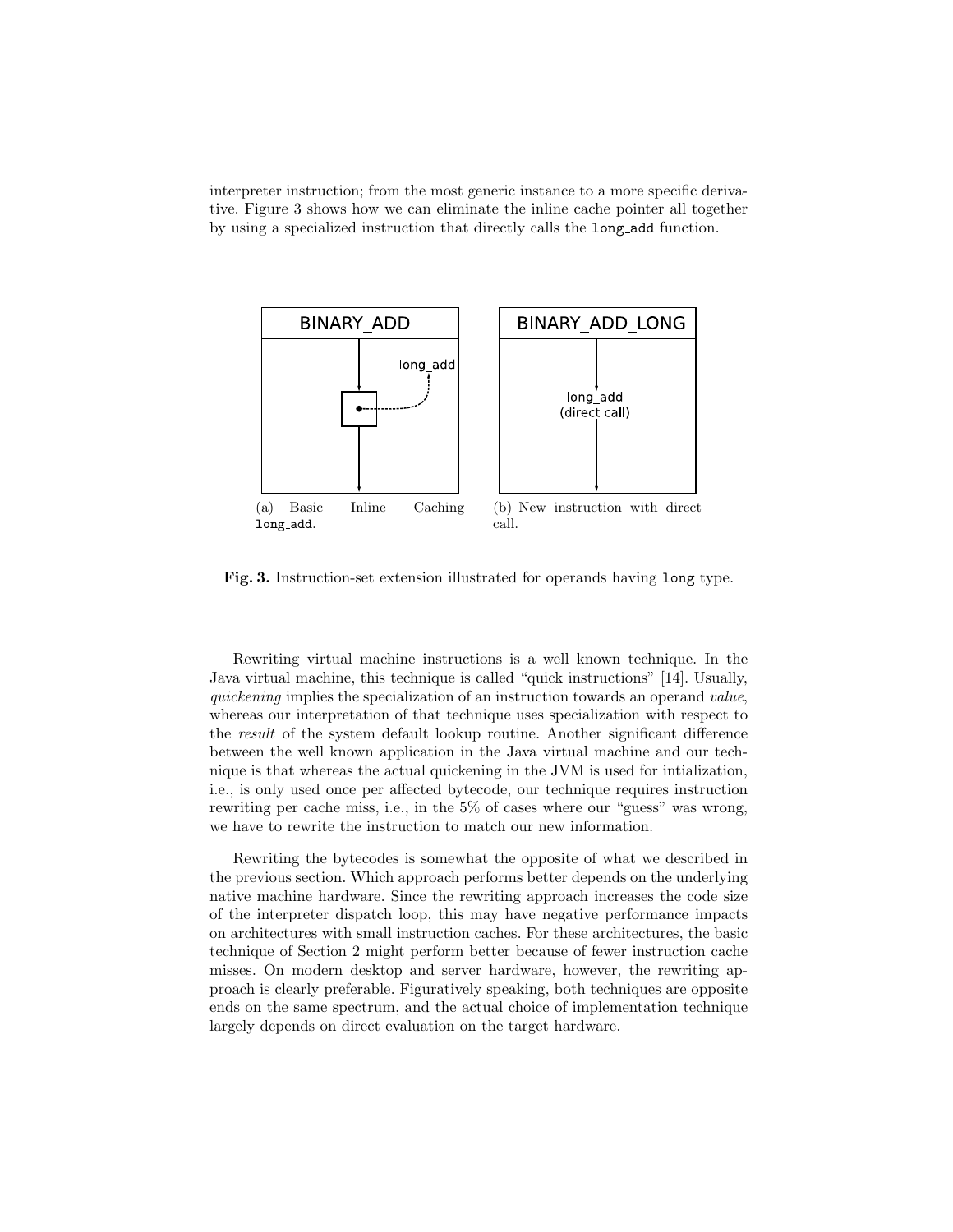#### 31 Inline Caching via Quickening

In Python, each type structure contains a list of function pointers that can be used on arguments of that type. Our specialization technique focuses on three sub-structures within that type structure that capture the context of the type:

- 1. Scalar/numeric context: this context captures the application of binary arithmetical and logical operators to operands of a given type. Examples include: add, subtract, multiply, power, floor, logical and, logical or, logical xor, etc.
- 2. List context: this context captures the use of a type in list context, e.g. list concatenation, containment, length, repetition (i.e. operation of a list and a scalar), etc.
- 3. Map context: this context captures the use of type in map context. Operations include the assignment of keys to values in a map, the fetching of values given a key in the map, and the length of the map.

|                  | Context             |              |              |
|------------------|---------------------|--------------|--------------|
| Type             | $Scalar$ List $Map$ |              |              |
| PyLong_Type      | $\mathbf x$         |              |              |
| PyFloat_Type     | X                   |              |              |
| PyComplex_Type   | X                   |              |              |
| PyBool_Type      | X                   |              |              |
| PyUnicode_Type   | X                   | X            | X            |
| PyByteArray_Type |                     | $\mathbf x$  | $\mathbf x$  |
| PyDict_Type      |                     |              | $\mathbf{x}$ |
| PyList_Type      |                     | $\mathbf x$  |              |
| PyMap_Type       |                     |              | $\mathbf x$  |
| PyTuple_Type     |                     | $\mathbf{x}$ | $\mathbf x$  |
| PySet_Type       |                     | $\mathbf x$  |              |

Table 1. Specialized types by context.

For each of the types in table 1, we can determine whether it implements a scalar-/list-/map-context dependent function. For use in the scalar/numeric context, each type has a sub-structure named tp as number, which contains a list of pointers to the actual implementations, e.g., the nb add member points to the implementation of the binary addition for that type. A concrete example is for the integrated long type: PyLong Type.tp as number->nb add points to the long add function, which implements the unbounded range integer addition of Python 3.x. We have a short Python program in a pre-compile step that generates the necessary opcode definitions and operation implementations for several types. Currently, the program generates 77 specialized instructions for several bytecode instructions.

Apart from the generation of dedicated instructions, we need to take care of rewriting the instructions, too. In the previous Section 2, we already explained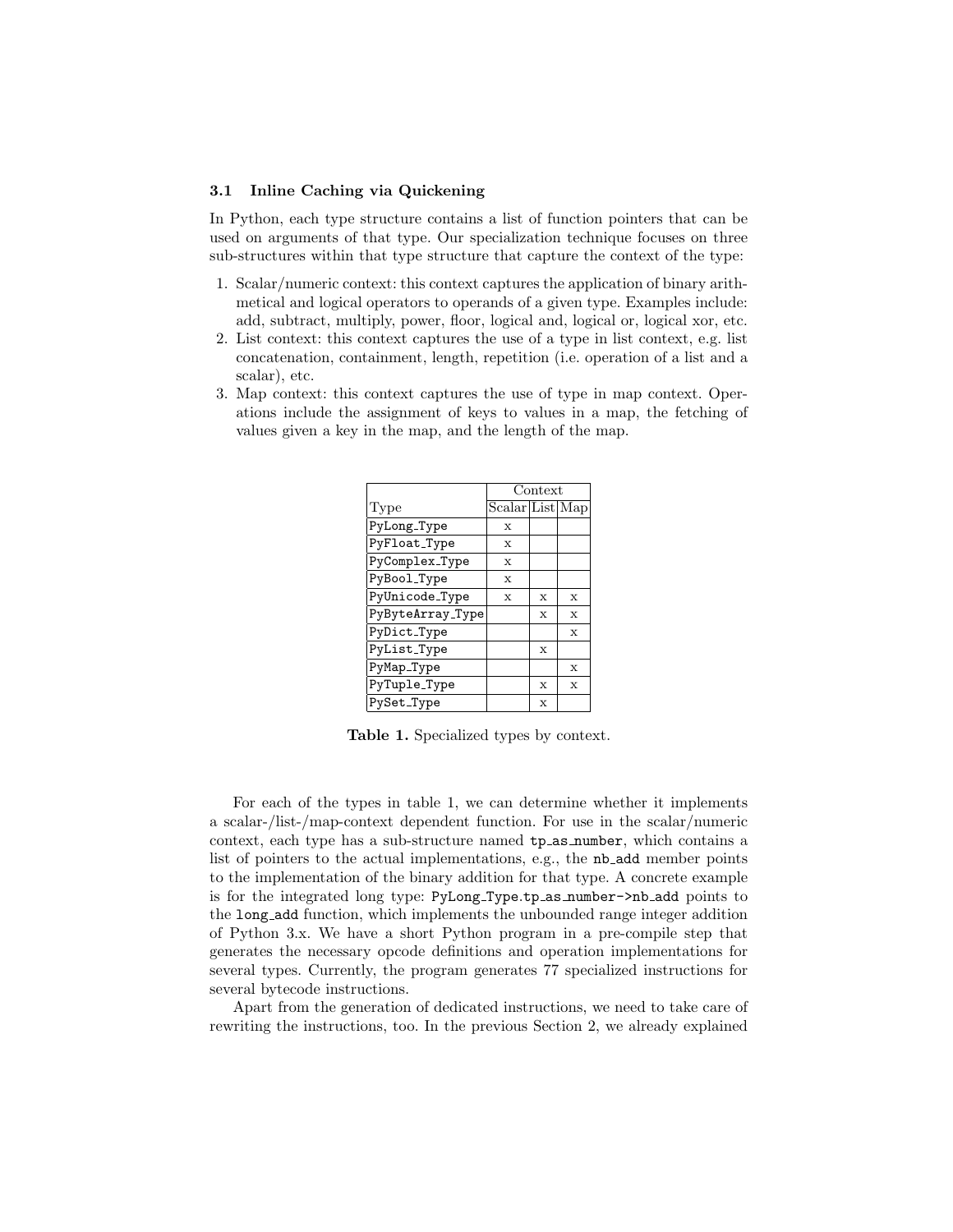that we need to instrument suitable places to update the inline cache pointer. Our implementation has a function named PyEval SetCurCacheElement that does that. This function already updates the inline cache pointer of the current instruction, therefore adding code that changes the instruction opcode of the current instruction is easy. Reusing this function as a means to rewrite instruction opcodes also ensures that we can reuse the cache-miss strategy of the basic technique.

Unfolding the Comparison Instruction: Depending on its operand, Python's COMPARE OP instruction chooses which comparator it is going to use. It calls the cmp outcome function which implements comparator selection using a switch statement:

```
static PyObject *
cmp_outcome(int op, PyObject *v, PyObject *w) {
    int res = 0;
    switch (op) {
     case PyCmp_IS: res = (v == w); break;
     case PyCmp_IS_NOT: res = (v := w); break;
     case PyComp\_IN: res = PySequence\_contains(w, v);if (res < 0) return NULL;
                         break;
     case PyComp_NOT_IN: res = PySequence_Container(w, v);if (res < 0) return NULL;
                         res = !res;break;
      case PyCmp_EXC_MATCH:
       /* more complex implementation omitted! */
```
We eliminate this switch statement for the topmost four cases by promoting them to dedicated interpreter instructions: COMPARE OP IS, COMPARE OP IS NOT, COMPARE OP IN, COMPARE OP NOT IN. This is somewhat similar to an optimization technique that is described by Allen Wirfs-Brock's article on design decisions for a Smalltalk implementation [13], where he argues that it might be more efficient for an interpreter to pre-generate instructions for every (frequent) pair of (opcode, oparg). Since the operand is constant for any specific instance of the COMPARE OP instruction, we assign the proper dedicated instruction when creating and initializing our optimized instruction encoding.

Unfolding the Iteration Instruction: Python has a dedicated instruction for iteration, FOR\_ITER. It uses a function from the type structure (tp\_iternext) of the top-of-stack element and calls this function with the top-of-stack element as its argument. This function returns the next value for the iterator variable, which is pushed onto the stack again.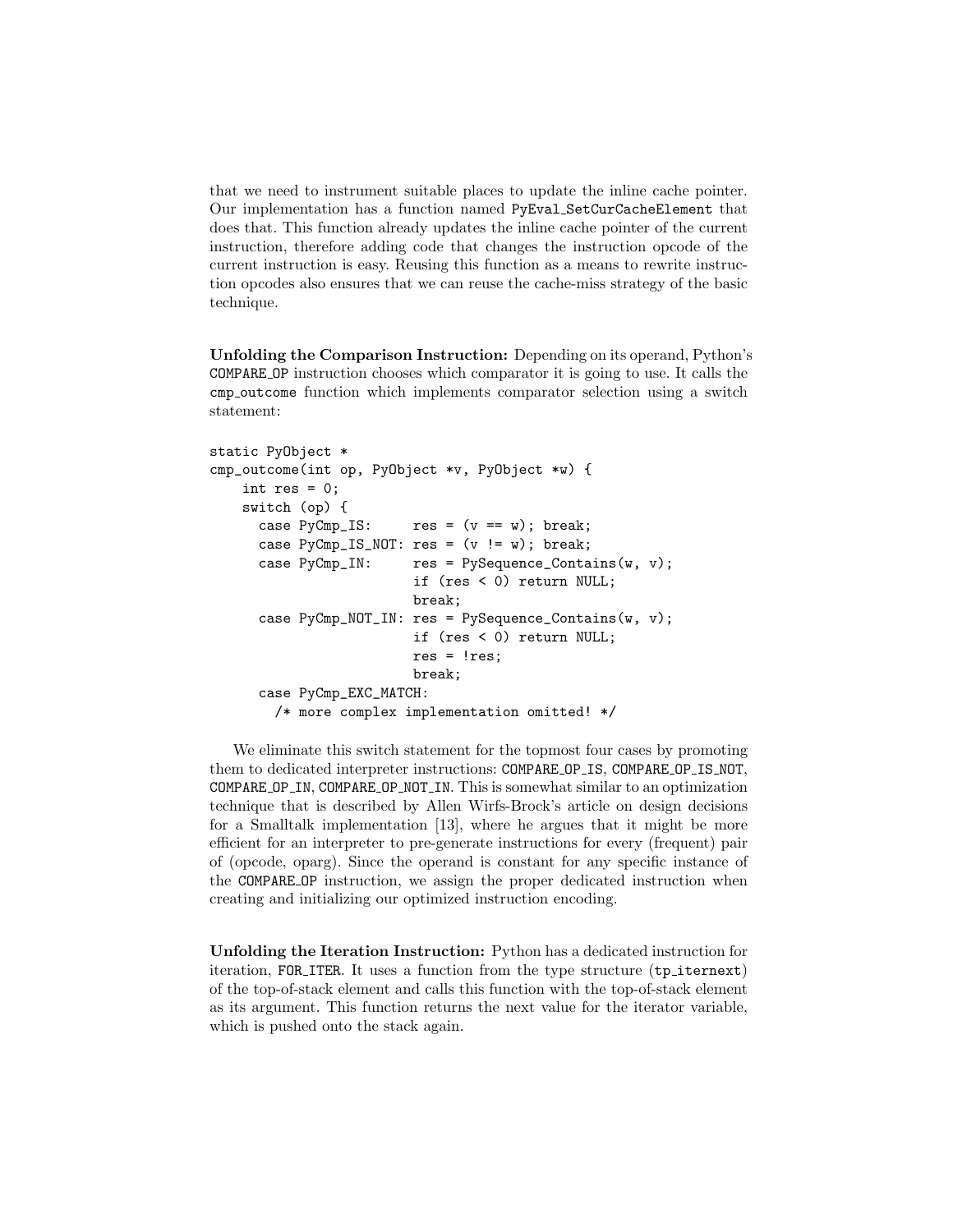```
TARGET(FOR_ITER)
    /* before: [iter]; after: [iter, iter()] *or* [] */
    v = TOP();
    x = (*v->ob_type->tp\_iternext)(v);if (x := NULL) {
        PUSH(x);
        DISPATCH();
    }
    if (PyErr_Occurred()) {
        if (!PyErr_ExceptionMatches(PyExc_StopIteration))
            break;
        PyErr_Clear();
    }
    /* iterator ended normally */
    x = v = POP();
    Py_DECREF(v);
    JUMPBY(oparg);
    DISPATCH();
```
There is a set of dedicated types for use with this construct, and we have extracted 15 additional instructions that replace the indirect call of the standard Python 3.1 implementation with a specialized derivative, e.g. by the iterator over a range object, PyRangeIter Type:

```
TARGET(FOR_ITER_RANGEITER)
    v = TOP();
   x = PyRangeIterType.tp\_iternext(v);/* unchanged body */
```
Combination of Variable Caches and Quickening There are several instructions in Python that deal with lookups in environments. For instance, when we examine the LOAD GLOBAL implementation, we find that there is a precedence lookup encoded, i.e., first there is a lookup in the  $f \rightarrow f$ -globals member, and if the argument key was not found, a second lookup attempt using the f->f builtins member is tried.

```
TARGET(LOAD_GLOBAL)
    w = GETITEM(names, oparg);
    if (PyUnicode_CheckExact(w)) {
        /* Inline the PyDict_GetItem() calls. */
    }
    /* This is the un-inlined version of the code above */
    x = PyDict_CdetItem(f->f_globals, w);if (x == NULL) {
        x = PyDict_CdetItem(f->f_builtins, w);if (x == NULL) {
```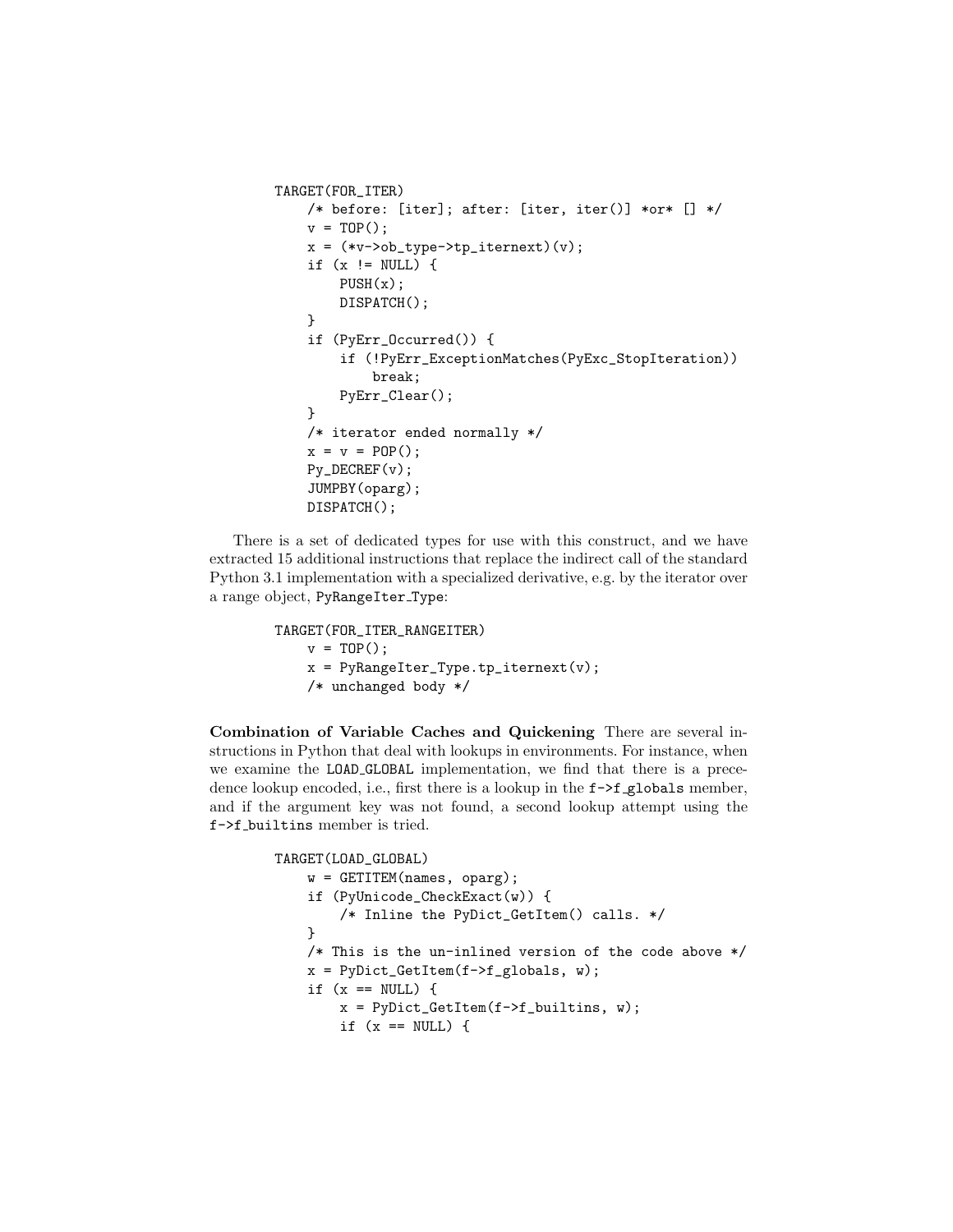```
load_global_error:
        format_exc_check_arg(
                PyExc_NameError,
                 GLOBAL_NAME_ERROR_MSG, w);
        break;
    }
}
Py_INCREF(x);
PUSH(x);
DISPATCH();
```
Now, dictionary lookup using complex objects is an expensive operation. If we can ensure that no destructive calls, i.e., calls invalidating an inline cached version, occur during the execution, we can cache the resulting object in our inline caching slot of Section 2 and rewrite the instruction to a faster version:

```
TARGET(FAST_LOAD_GLOBAL)
    Py_INCREF(GET_INLINE_CACHE());
    PUSH(GET_INLINE_CACHE());
    DISPATCH();
```
Our current implementation checks whether there occur any STORE GLOBAL instructions in the bytecode, and only then rewrites the instruction. This is a simple way of dealing with this problem and we found no problems in building Python with its standard library and our benchmarks. However, an industrial strength implementation of this technique might require more sophisticated invalidation mechanisms. The same optimization applies to the LOAD NAME instruction.

Unfolding the Call Instruction: The CALL FUNCTION instruction requires the most work. In his dissertation, Hölzle already observed the importance of instruction set design with a case in point on the send bytecode in the SELF interpreter, which he mentions to be too abstract for efficient interpretation [9]. The same holds true for the Python interpreter: There are only a few bytecodes for calling a function, and the compiler generates CALL FUNCTION instructions most often. Aside from their use for calling host-level functions, the same bytecode is used for calling C-functions. Because Python is a multi-paradigm programming language, the first issue is complicated by the fact that the targets can be either Python functions or methods—the latter being more complicated because of dynamic binding. The second issue—calling C functions—is important because C function targets can have a multitude of arguments, including variable arguments, as well as named arguments. Since we cannot provide inline caching variants for every possible combination of call types and the corresponding number of arguments, we decided to optimize frequently occurring combinations (cf. Table 2).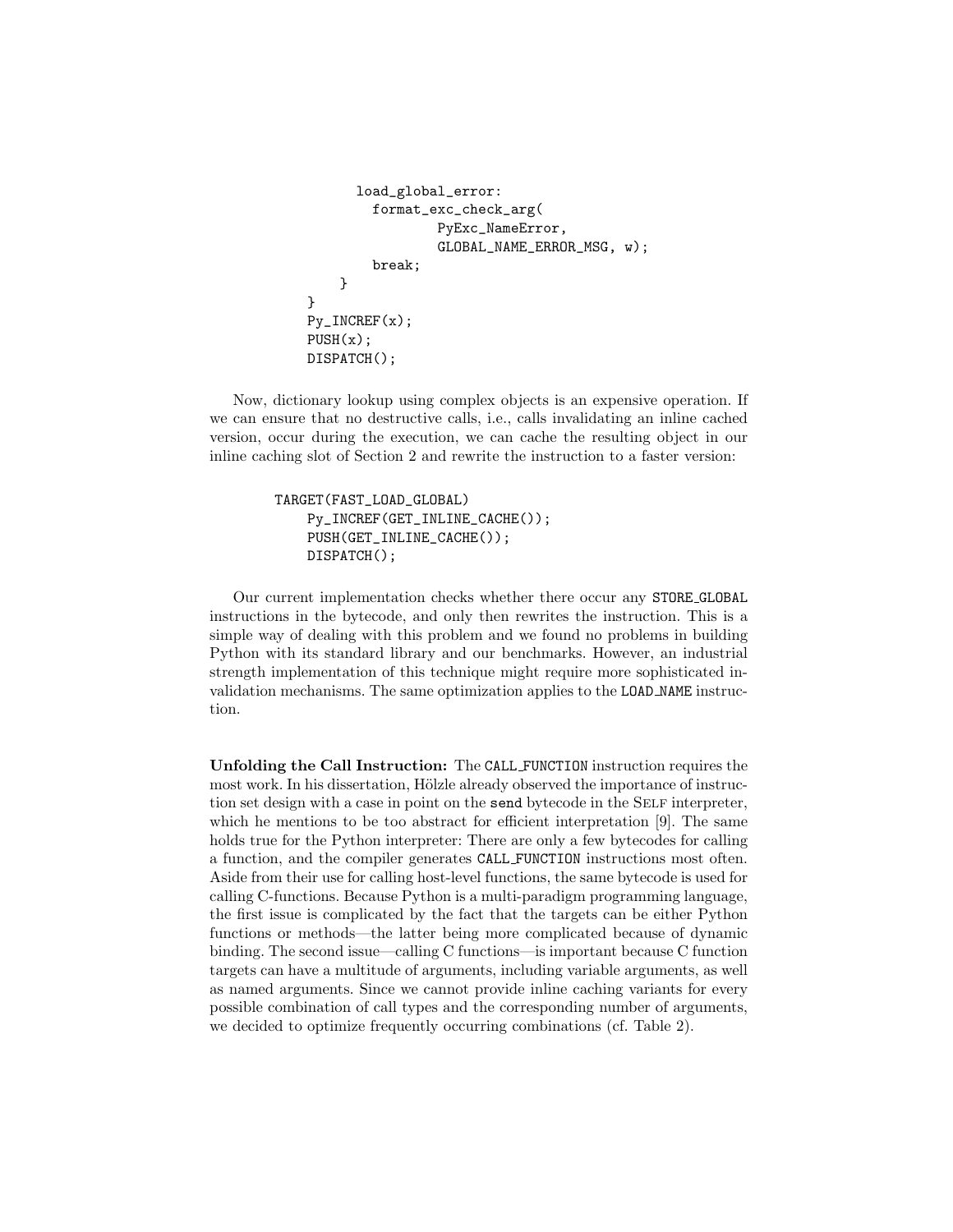|                       | Number of Arguments |   |   |  |  |  |
|-----------------------|---------------------|---|---|--|--|--|
| Target                |                     |   |   |  |  |  |
| C std. args           |                     | X |   |  |  |  |
| C variable args $ x $ |                     |   | X |  |  |  |
| Python direct         |                     | x | X |  |  |  |
| Python method $ x $   |                     |   |   |  |  |  |

Table 2. Specialized CALL\_FUNCTION instructions.

## 4 Evaluation

We used several benchmarks from the computer language shootout game [7]. Since the adoption of Python 3.x is rather slow in the community, we cannot give more suitable benchmarks of well known Python applications, such as Zope, Django, and twisted. All benchmarks were run on an Intel i7 920, with 2.6 GHz running Linux 2.6.28-15 and gcc version 4.3.3. We used modified version of the nanobench program of the computer language shootout game [7] to measure the running times of each benchmark program. The nanobench program uses the getrusage function to get timings for elapsed user and system time. We add both values and use them as the basis for our benchmarks. In order to account for proper measurement and cache effects, we ran each program 1000 successive times with the Intel Turbo Boost technology turned off. This benchmark was repeated 10 times and our data provides averages over those repetitions.

Figure 4 contains our evaluation results. We calculated the speedup by normalizing against the standard Python 3.1 distribution with threaded code and inline caching optimizations turned off. The labels indicate the name of the benchmark and its command line argument combined into one symbolic identifier. The measured inline caching technique represents the technique of Section 3.1 with the modified instruction format of Section 2.

With the exception of the fannkuch benchmark, the combined approach of using threaded code with inline caching is always faster. From negligible improvements ( $< 10\%$ ) in the case of the binarytrees, fasta, and mandelbrot benchmarks, to a significant speedup ( $\geq 10\%$ ) in the case of the nbody, and spectral norm benchmarks. In the chameneosredux benchmark, we can see that threaded code execution can result in negative performance, too. Yet, this particular benchmark is inline caching friendly, and therefore a combination of both techniques results in a visible speedup.

We find that the particularly beneficial benchmarks contain only a few function calls in the interpreted programming language. To that end there are several possible reasons for this: a) function calls requires the creation of stack frame objects, as already observed in the BrouHaHa implementation of Smalltalk [15], the creation of equivalent Smalltalk Context objects is expensive and therefore an inline cached function call is less expensive; b) our profiling infrastructure is too expensive, and c) our CALL FUNCTION inline caching schema is restricted to the number of arguments and call types in Table 2, but in those benchmarks the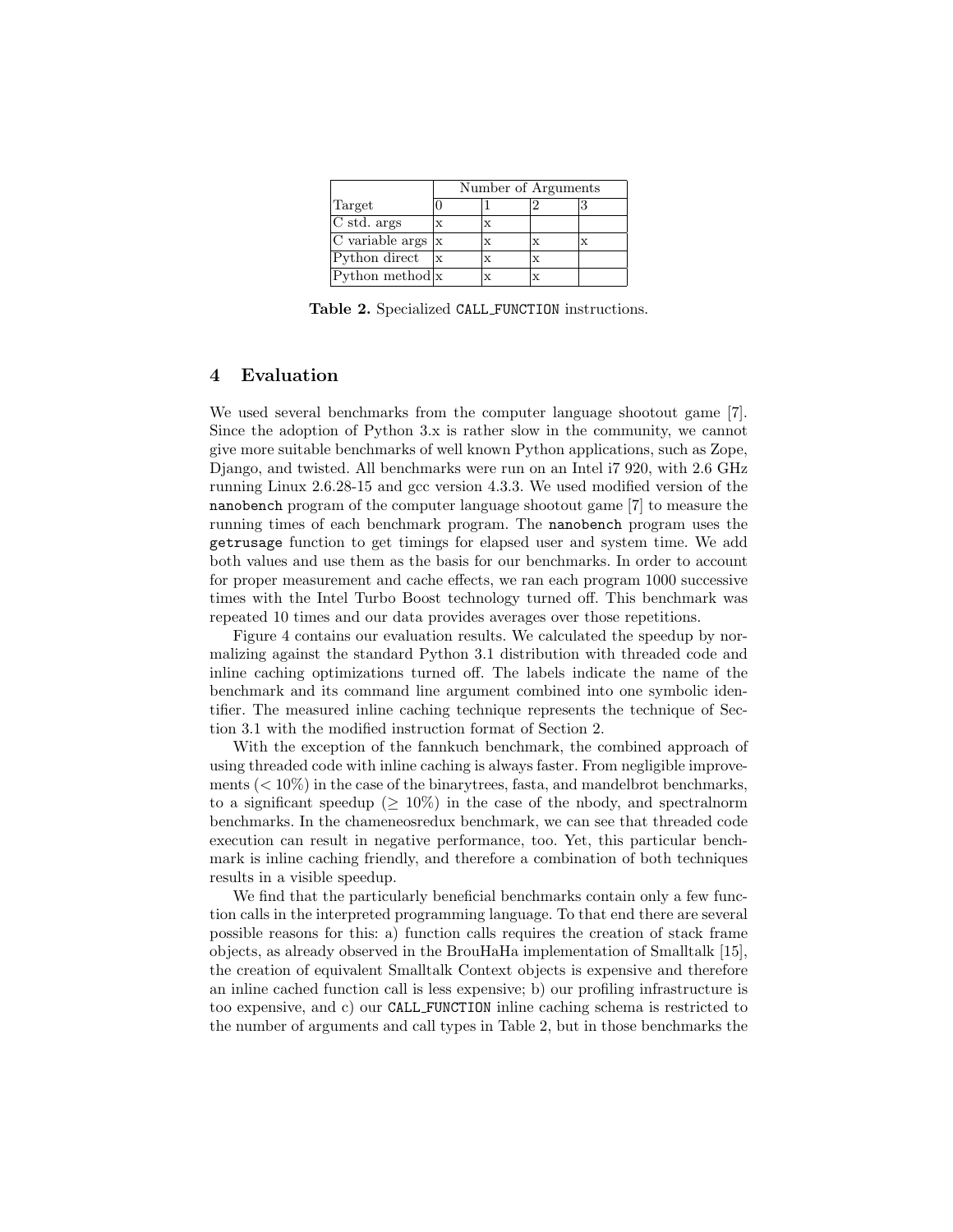

Fig. 4. Achievable speedups on various benchmarks.

expensive calls cannot be optimized and have to resort to the default method lookup. Further investigation is necessary to identify the root cause.

### 5 Related Work

In his PhD thesis of 1994 [9], Hölzle mentions the basic idea of the data structure underlying our basic technique of Section 2. The major difference is that we are not only proposing to use this data layout for send—or CALL FUNCTION instructions in Python's case—but for all instructions, since there is enough caching potential in Python to justify that decision. Hölzle addresses the additional memory consumption issue, too. We use a simple low-overhead invocation based counter heuristic to determine when to apply this representation, it is only created in code we know is hot. Therefore, we argue that the increased memory consumption is negligible—particularly since the memory consumption caused by state of the art just-in-time compilers is much more intensive than what our approach requires.

In 2008, Haupt et al. [8] published a position paper describing details of adding inline caching to bytecode interpreters, specifically the Squeak interpreter. Their approach consists of adding dedicated inline caching slots to the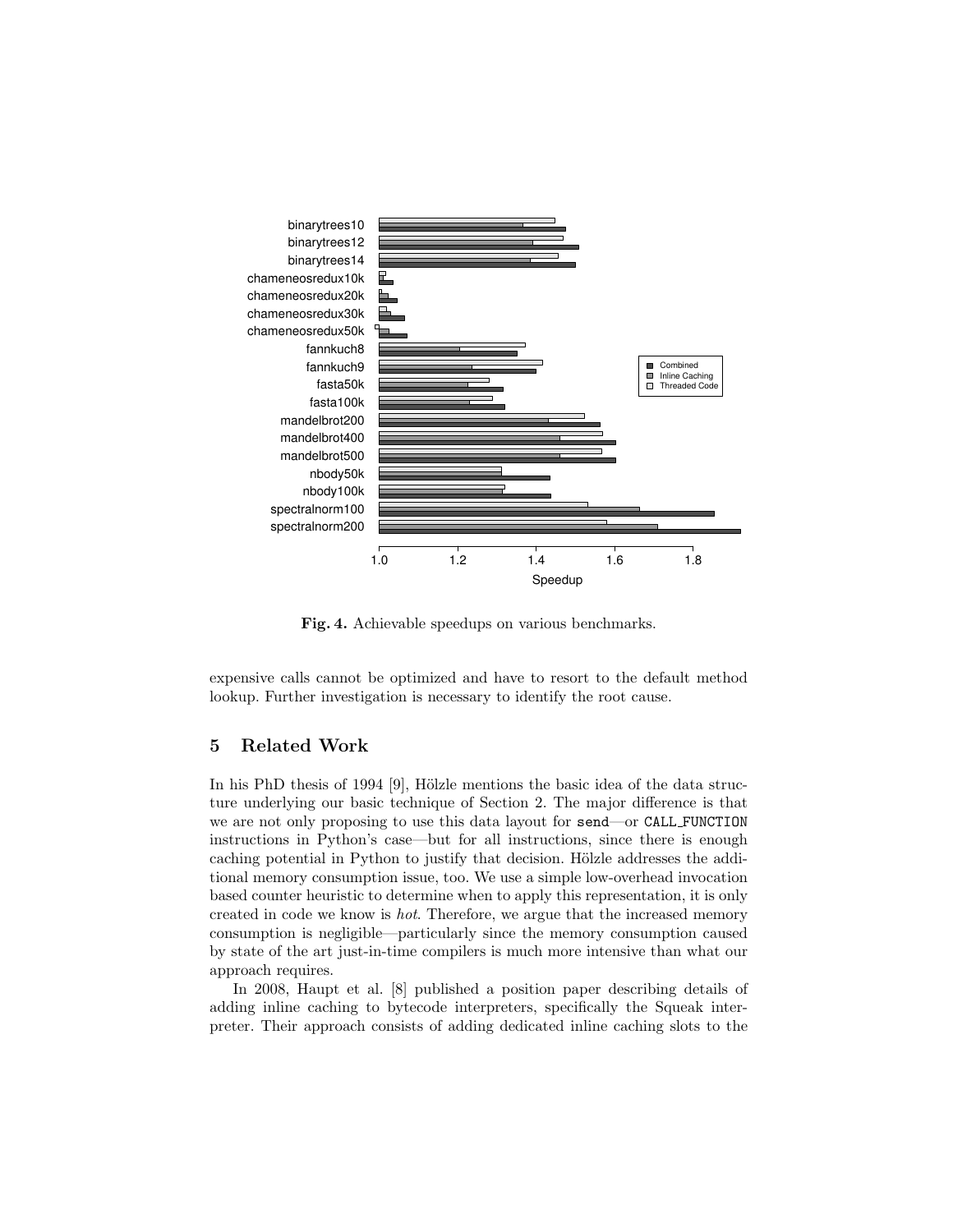activation record, similar to dealing with local variables in Python or the constant pool in Java. In addition to a one-element inline cache, they also describe an elegant object-oriented extension that enables a purely interpretative solution to polymorphic inline caches [10]. The major difference to our approach lies in the relative efficiencies of the techniques: Whereas our techniques are tightly interwoven with the interpreter infrastructure promising efficient execution, their technique relies on less efficient target address lookup in the stack frame.

Regarding the use of lookup caches in purely interpretative systems, we refer to an article detailing various concerns of lookup caches, including efficiency of hashing functions, etc., which can be found in "Smalltalk-80: Bits of History, Words of Advice" [13]. Kiczales and Rodriguez describe the use of per-function hash-tables in a portable version of common lisp (PCL), which may provide higher efficiency than single global hash tables [12]. The major difference to our work is that our inline cache does not require the additional lookup and maintenance costs of hash-tables.

Lindholm and Yellin [14] provide details regarding the use of quick instructions in the Java virtual machine. Casey et al. [3] describe details of quickening, superinstructions and replication. The latter technical report provides interesting details on the performance of those techniques in a Java virtual machine implementation. The major difference to our use of instruction rewriting as described in Section 3 is that we are using quickening for inline caching. We are not aware of any other work in that area. However, our approach to replication is similar to theirs, as is the use of a code generator to compensate for the increased maintenance effort implied by adding new instructions. Our techniques do not use any form of superinstructions.

### 6 Conclusion

Inline caching is an important optimization technique for high abstraction level interpreters. We report achievable speedups of up to 1.71 in the Python 3.1 interpreter. Our quickening based technique from Section 3 uses the instruction format described in Section 2. Therefore, the measured performance includes the compensation times for the profiling code and the creation of the new instruction format. However, it is possible to use the quickening based inline caching approach without the new instruction format—thereby eliminating the compensation overhead, which we expect to positively affect performance. Future work on such an architecture will quantify these effects.

Efficient inline caching without dynamic translation is an optimization technique targeting operation implementation. Therefore, it is orthogonal to optimization techniques focusing on instruction dispatch and both techniques can be applied together. In the spectralnorm benchmark the application of both techniques results in a speedup of 1.92—only slightly lower than the maximum reported speedup of 2.02 achieved by efficient interpreters using threaded code alone [6].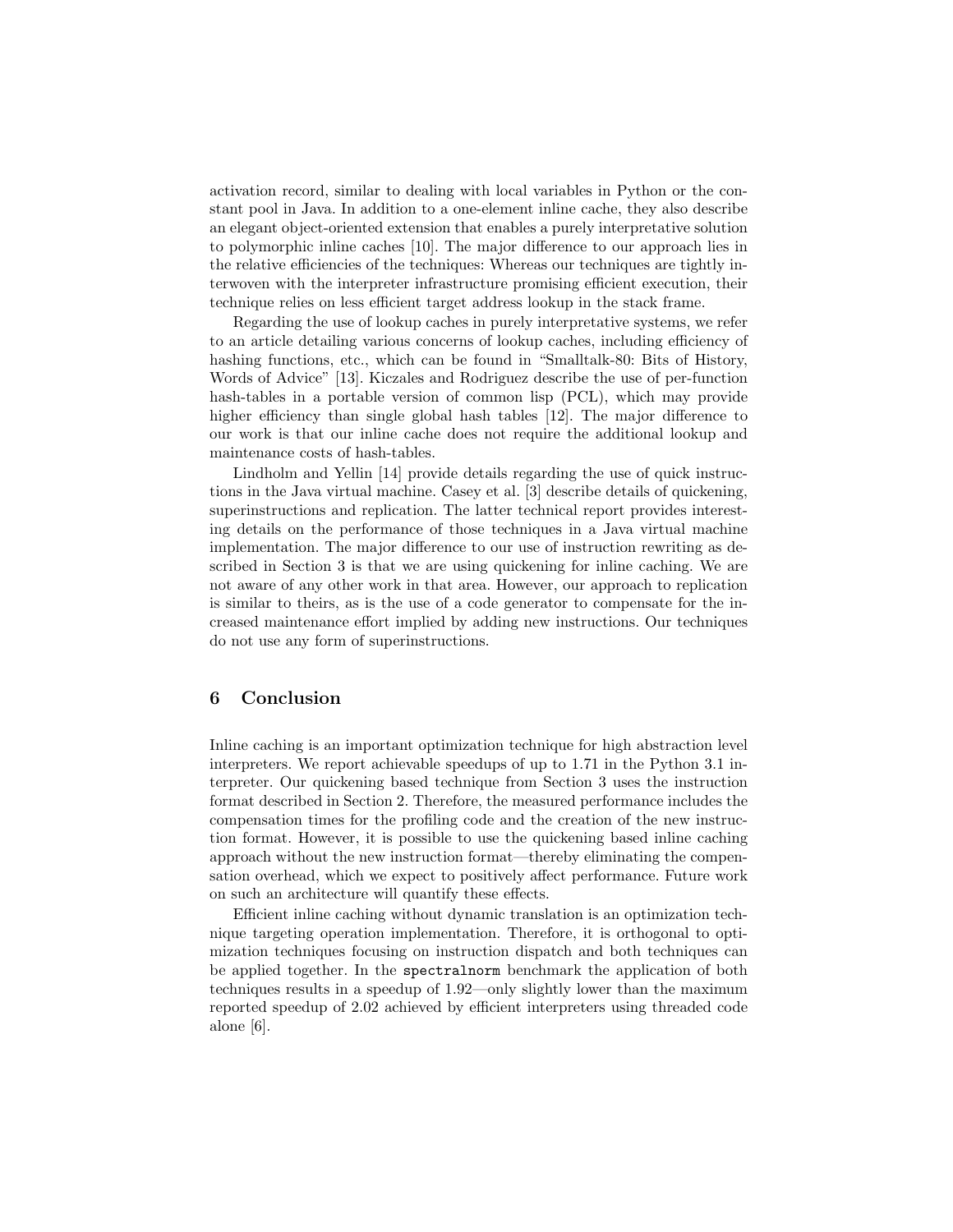### Acknowledgments

I want to thank Urs Hölzle for details regarding the history of the basic technique of section 2. Furthermore, I am particularly grateful to Jens Knoop and Anton Ertl for valuable discussions and feedback on earlier drafts of this paper.

### References

- 1. Bell, J.R.: Threaded code. Communications of the ACM 16/6), 370–372 /1973), the original reference for threaded code
- 2. Brunthaler, S.: Virtual-machine abstraction and optimization techniques. In: Proceedings of the 4th International Workshop on Bytecode Semantics, Verification, Analysis and Transformation /BYTECODE '09). pp. 19–30. Elsevier, York, UK /March 2009)
- 3. Casey, K., Ertl, M.A., Gregg, D.: Optimizations for a java interpreter using instruction set enhancement. Tech. Rep. 61, Department of Computer Science, University of Dublin. Trinity College /September 2005), https://www.cs.tcd.ie/ publications/tech-reports/reports.05/TCD-CS-2005-61.pdf
- 4. Deutsch, L.P., Schiffman, A.M.: Efficient implementation of the Smalltalk-80 system. In: Proceedings of the SIGPLAN '84 Symposium on Principles of Programming Languages /POPL '84). pp. 297–302. ACM, New York, NY, USA /1984)
- 5. Ertl, M.A.: Threaded code variations and optimizations. In: EuroForth. pp. 49–55. TU Wien, Vienna, Austria (2001)
- 6. Ertl, M.A., Gregg, D.: The structure and performance of efficient interpreters. Journal of Instruction-Level Parallelism 5 (2003)
- 7. Fulgham, B.: The computer language benchmarks game. http://shootout. alioth.debian.org/
- 8. Haupt, M., Hirschfeld, R., Denker, M.: Type feedback for bytecode interpreters. Position Paper. (ICOOOLPS '07). http://scg.unibe.ch/archive/papers/ Haup07aPIC.pdf /2008), http://scg.unibe.ch/archive/papers/Haup07aPIC.pdf
- 9. Hölzle, U.: Adaptive Optimization for SELF: Reconciling High Performance with Exploratory Programming. Ph.D. thesis, Stanford University, Stanford, CA, USA /1995)
- 10. Hölzle, U., Chambers, C., Ungar, D.: Optimizing dynamically-typed objectoriented languages with polymorphic inline caches. In: Proceedings of the European Conference on Object-Oriented Programming /ECOOP '92). pp. 21–38. Springer-Verlag, London, UK /1991)
- 11. Hölzle, U., Ungar, D.: Optimizing dynamically-dispatched calls with run-time type feedback. In: Proceedings of the SIGPLAN '94 Conference on Programming Language Design and Implementation /PLDI '94). pp. 326–336 /1994)
- 12. Kiczales, G., Rodriguez, L.: Efficient method dispatch in PCL. In: Proceedings of the 1990 ACM Conference on LISP and Functional Programming /LFP '90). pp. 99–105. ACM, New York, NY, USA /1990)
- 13. Krasner, G. (ed.): Smalltalk-80: bits of history, words of advice. Addison-Wesley Longman Publishing Co., Inc., Boston, MA, USA /1983)
- 14. Lindholm, T., Yellin, F.: The Java Virtual Machine Specification. Addison-Wesley, Boston, MA, USA, first edn. (1997)